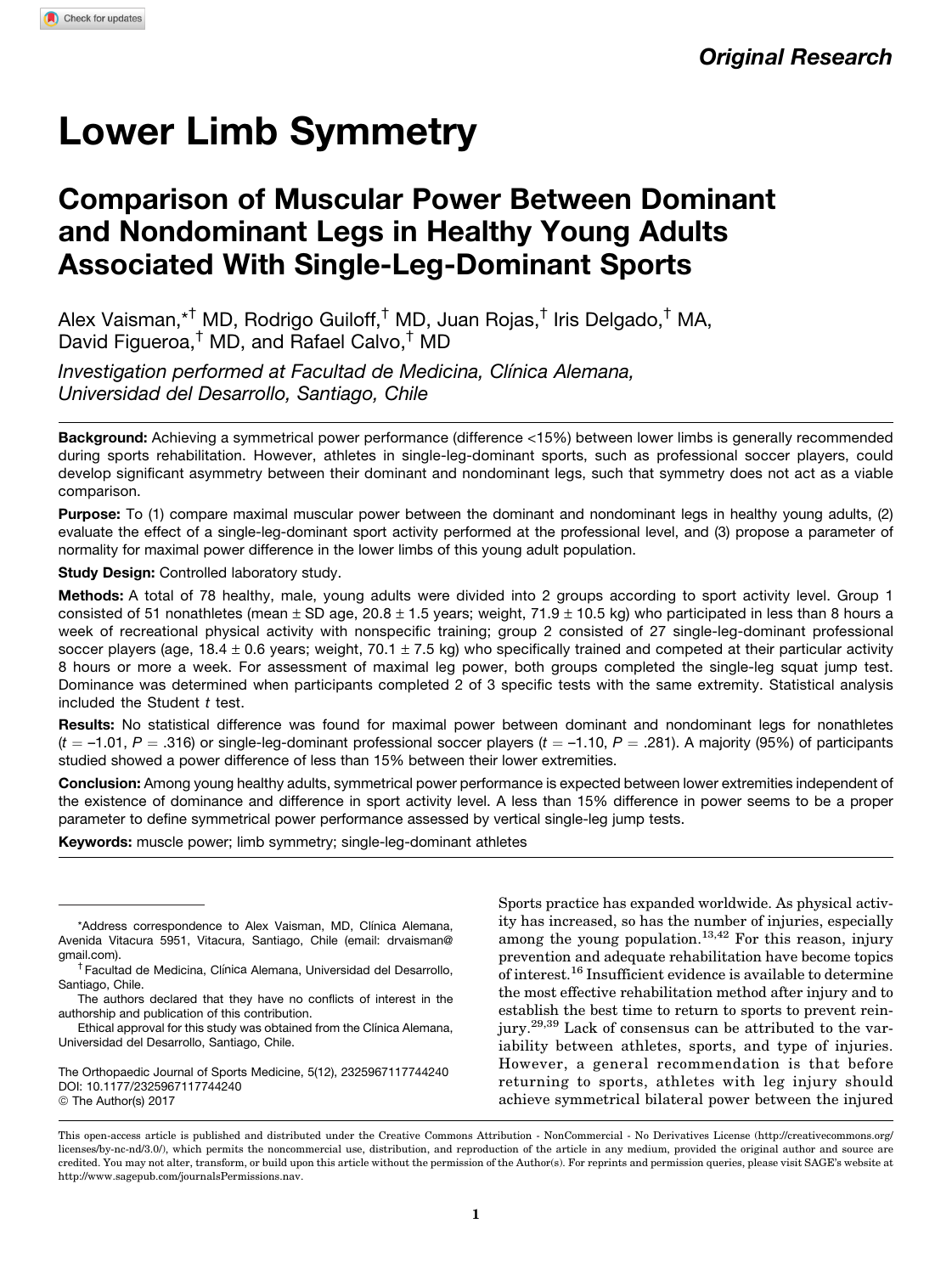leg and the uninjured leg, indicated by a difference less than  $15\%$ .<sup>2,3,10,26,27,29,39</sup>

Muscle power is defined as the amount of work a muscle can produce per unit of time. High muscle power is understood as the capacity to exert high levels of strength as quickly and explosively as possible.<sup>20</sup> Muscle power is considered a key factor for performance of jumps, kicks, shots on target, and acceleration, $30$  which are relevant for sports such as soccer, football, rugby, volleyball, basketball, and swimming.<sup>4,18,19,28,32</sup>

Some have speculated that professional athletes who practice a specific sport that requires a constant preference of one leg over the other during training or competition  $(single-leg-dominant)$  athletes), such as soccer,<sup>5</sup> could develop significant muscular power asymmetry between their dominant and nondominant legs.<sup>5,31,35,41</sup> However, no reported studies have evaluated power symmetry in professional young adult soccer players.

The aim of this study was to (1) compare maximal muscular power between dominant and nondominant legs in healthy young adults, (2) evaluate the effect of a singleleg-dominant sport, specifically soccer, performed at a professional level (understood as athletes who specifically train and compete at their particular activity for  $\geq$ 8 hours per week) in this comparison, and (3) propose a parameter of normality for maximal power difference between lower limbs among this population.

The working hypotheses were as follows:

- No significant difference in maximal muscle power performance exists between the dominant and the nondominant leg in healthy young adults who practice recreational or nonspecific physical activity.
- A significant difference in maximal muscle power exists between the dominant and the nondominant leg in single-leg-dominant healthy, young adult, professional soccer players.

#### METHODS

The study sample was selected through a random-by-opportunity design (ie, convenience sampling) from a population of healthy young men between 18 and 30 years old. Students from the Universidad del Desarrollo of Santiago and division level soccer players from Club de Deportes Cobresal were invited to participate. Those with at least one of the following criteria were excluded from the study:

- Previous abnormality in the lower body that would potentially reduce lower limb performance (ie, club foot, chondromalacia patella, jumper's knee, etc)
- History of lower extremity surgery
- History of recent traumatic lower extremity lesion (<3 months)
- Pain or discomfort while performing the specific tests from the study

The sample size was estimated by use of a standard deviation  $(SD)$  of  $\pm 274$  W for power, obtained through a pilot

TABLE 1 Participant Demographics

| Group                       | n  | Age, $v^a$       | Weight, $kga$     |
|-----------------------------|----|------------------|-------------------|
| Nonathletes                 | 51 | $20.78 \pm 1.49$ | $71.87 \pm 10.53$ |
| Professional soccer players | 27 | $18.41 \pm 0.64$ | $70.06 \pm 7.52$  |

a Data expressed as mean ± standard deviation.

measurement in a reduced sample, which assumed an estimated error of 75 W and a 95% CI.

The data were obtained during 2014 at the facilities of Universidad del Desarrollo and the sport fields of the Municipalidad de Puente Alto by 4 medical students, previously trained by the main author (A.V.) of this research.

#### **Participants**

A total of 78 healthy male young adults were enrolled and assigned to 1 of 2 study groups according to their sport activity level:

- Group 1: nonathletes, defined as individuals who participate for less than 8 hours per week in recreational physical activity with nonspecific training. This group included 51 university students.
- Group 2: single-leg-dominant professional soccer players, defined as athletes who specifically train and compete in soccer for 8 hours or more per week. This group contained 27 soccer players.

The demographic information of the participants in this study is detailed in Table 1.

#### Lower Limb Muscle Power Measurement

Maximal leg power was estimated through an equation provided by Sayers et al<sup>36</sup>:

$$
Power = \{[Vertical Height Jump (cm) \times 60.7] + [Participant Body Mass (kg) \times 45.3]\} - 2055
$$

Vertical height jump was assessed through the single-leg squat jump test<sup>1,8,12,22,23,33,40</sup> over an arithmetic platform (ie, a jumping platform with the capacity to measure flight height) as described by Dallas et  $al^{\hat{1}2}$  modified from the Bosco et al<sup>7</sup> jump protocol. Each participant performed the jump test over a switch mat (Ergo Tester; Globus), which indirectly calculated the flight height of each single jump by using the flight time and the acceleration of gravity, with the following formula:  $h = (tf^2 \times g \times 8)^{-1}$ , where  $h$  is height, tf is flight time, and  $g$  is the acceleration of gravity.<sup>12</sup> The participant started the jump test from a single-leg semi-squatting position with  $90^{\circ}$  of knee flexion (measured with a standard goniometer) and both hands placed on each ipsilateral iliac crest. The participant maintained this position for 2 seconds before jumping vertically with maximal knee and ankle extension, trying to reach as high as possible (Figures 1 and 2). To familiarize participants with the jump technique, they performed 2 trials with each leg before the final measurement. This test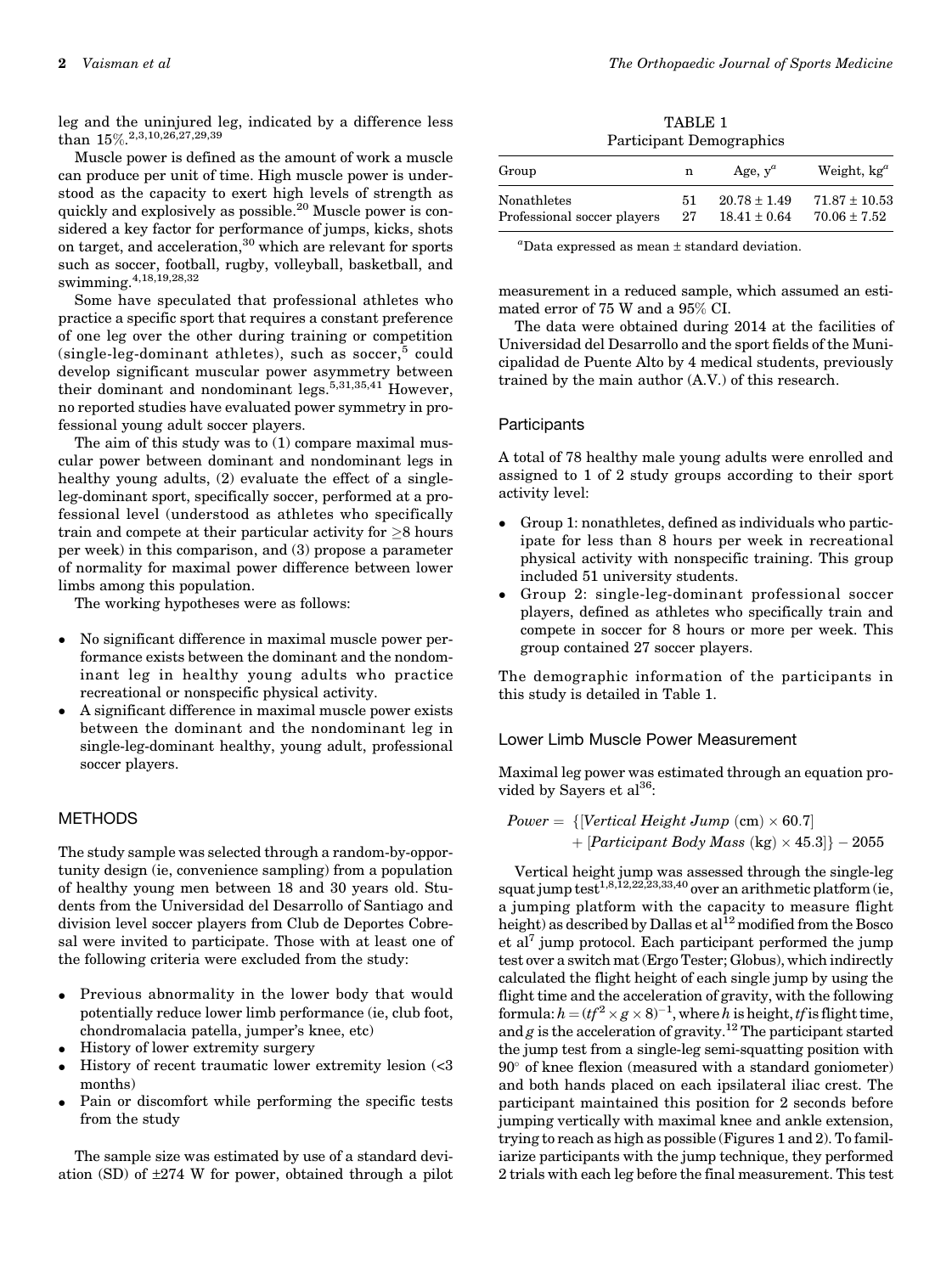

Figure 1. Modified single-leg squat jump test. A soccer player is set in position for a vertical jump on top of a switch mat (Ergo Tester; Globus), with the research team ready to record the data. The researcher on the right is certifying proper position of the athlete prior to the jump: single-leg semi-squatting position with 90° of knee flexion (measured with a standard goniometer) and both hands placed on each ipsilateral iliac crest.



Figure 2. Modified single-leg squat jump test. The soccer player performs a vertical jump with maximal knee and ankle extension, trying to reach as high as possible, with both hands kept over the iliac crests. The mat registers the jump height in order to calculate the athlete's muscle power.

was repeated 3 times with each extremity, and the best jump was considered for statistical analysis.

Each participant's mass was measured by use of the same Terraillon electronic weight scale.

# Assessment of Lower Limb Dominance

To determine leg dominance, we required each participant to perform  $3$  specific tests<sup>37</sup> in which he had to instinctively choose one leg to achieve the task:

- Kicking a soccer ball (Brazuca; Adidas)
- Extinguishing a simulated fire
- Drawing figures in the ground

The dominant leg was defined as that chosen for performing at least 2 of these 3 specific tests. The participants were not previously aware of the purpose of these tests.

### Statistical Analysis

A descriptive analysis of central tendency statistics was performed. To compare lower limb maximal power between dominant and nondominant legs, we used parametric Student  $t$  test for related (paired) samples. Prior to that, normal distribution for each variable was verified. Statistical significance was defined as  $P < .05$ .

The lower extremity index was calculated for each individual as described by Barber et al.<sup>3</sup> The normal value for the entire studied sample was established as that falling within the 95% of the studied participants (±2 SD).

The data were analyzed with SPSS software version 22.0 (SPSS Inc), and the sample size was estimated by operating EPIDAT 4.1 (PAHO software for epidemiological studies).

# **RESULTS**

The results per group are summarized in Table 2. Among nonathletes, the mean height values and maximal power achieved for the dominant and nondominant leg showed no significant difference between extremities  $(P = .32)$ . Among professional soccer players, the mean height values and maximal power achieved for the dominant and nondominant leg showed no significant difference between extremities ( $P = .28$ ). Finally, 95% of the 78 participants presented less than 15% of power difference between their lower extremities, independent of their activity level (Figure 3).

# **DISCUSSION**

After a sports-related injury, the patient's muscular power is an important parameter used in the rehabilitation process. An acceptable criterion for allowing athletes to return to full sport participation is attainment of less than 15% difference between the injured and uninjured limbs on kinetic and dynamic testing.<sup>3,11,15,24,26,29,38</sup> However, it has been speculated that professional athletes who practice a sport that requires a constant preference of one leg during training or competition (ie, single-leg-dominant athletes) could develop significant asymmetry between their dominant and nondominant legs.<sup>5,35,41</sup> To find this potential difference is of extreme importance because the muscular power in the contralateral (uninjured) lower limb is commonly used as a parameter to determine full return to sports after a lower extremity injury or surgery. If leg power was asymmetrical at baseline in single-legdominant athletes, then trying to achieve muscular symmetry between legs could mislead the rehabilitation protocol, predisposing the athlete to a reinjury.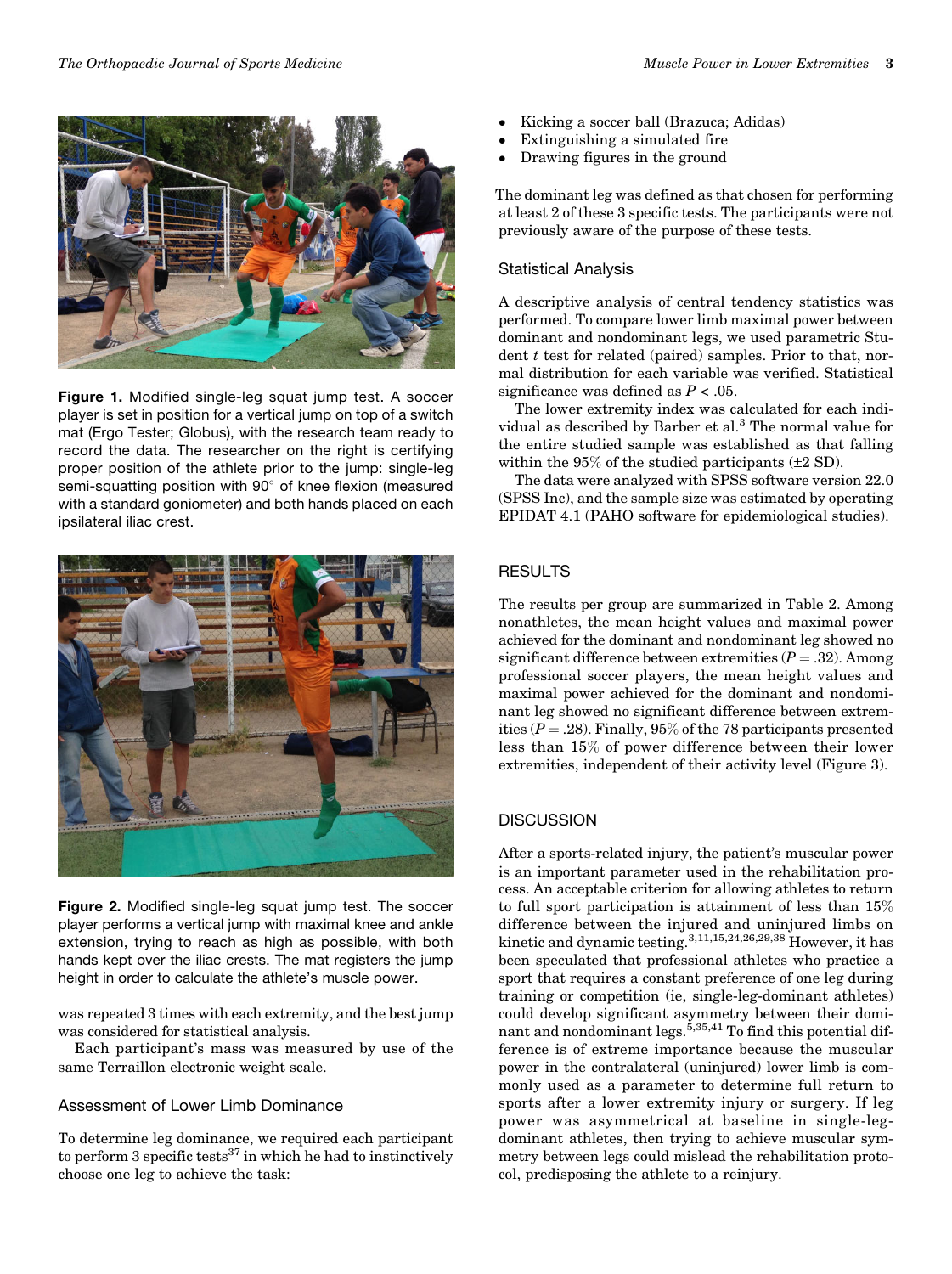| maximar rieight and I ower or hower limited for Fouranteles and I rotessional Soccer Thayers |                    |                                                                                                  |                           |                      |                      |                           |  |  |
|----------------------------------------------------------------------------------------------|--------------------|--------------------------------------------------------------------------------------------------|---------------------------|----------------------|----------------------|---------------------------|--|--|
|                                                                                              | Maximal Height, cm |                                                                                                  |                           | Maximal Power, W     |                      |                           |  |  |
|                                                                                              |                    | Dominant Leg <sup>a</sup> Nondominant Leg <sup>a</sup> Mean Comparison Dominant Leg <sup>a</sup> |                           |                      | Nondominant Leg $^a$ | Mean Comparison           |  |  |
| <b>Nonathletes</b>                                                                           | $18.97 \pm 4.85$   | $19.38 \pm 4.47$                                                                                 | $t = -1.01$<br>$P = .316$ | $2352.96 \pm 520.53$ | $2377.84 \pm 520.05$ | $t = -1.01$<br>$P=.316$   |  |  |
| Professional soccer<br>players                                                               | $20.14 \pm 2.13$   | $20.65 \pm 2.19$                                                                                 | $t = -1.10$<br>$P = .281$ | $2341.28 \pm 347.61$ | $2371.86 \pm 372.97$ | $t = -1.10$<br>$P = .281$ |  |  |

TABLE 2 Maximal Height and Power of Lower Limbs for Nonathletes and Professional Soccer Players

a Data expressed as mean ± standard deviation.



Figure 3. Total sample distribution for leg power differences between dominant and nondominant extremities, independent of the participant's activity level ( $N = 78$ ).

Concordant with previous international publications,6,21,25,35,41 the results of the present study demonstrate no statistical difference in maximal power between the dominant and nondominant legs in healthy young adults, whether they are nonathletes or professional, single-leg-dominant athletes. It is of particular interest that our study was performed on young adult men in Chile, where soccer is the most popular sport. The only study that has previously compared dynamic muscle strength between the preferred and nonpreferred legs in soccer players, published by Rahnama et al, $31$  was performed in English players and used an isokinetic dynamometer. This study found that knee flexor muscles were significantly weaker in the preferred leg of soccer players, which the authors interpreted as an adapting phenomenon related to kicking. In our study, we found no differences in muscle power between lower extremities in the professional soccer group. This could be because we did not measure the extensor-to-flexor ratio or difference between the muscle groups but rather used a jumping activity, which involves multiple muscle groups.

Soccer was the chosen sport in this study. Soccer players have a constant preference of one leg over the other for kicking the ball and are considered single-leg-dominant athletes.<sup>5</sup> The idea that soccer players could develop asymmetry between their lower extremities has been previously reported.5,35,41 In contrast, our study suggests that lower limb muscular power develops in a symmetrical way in single-leg-dominant athletes, regardless of the fact that one leg may be constantly chosen for leading an action (such as kicking a ball) and consequently could be more trained than the contralateral leg. A possible explanation for these results is that while the dominant leg exerts its specific action, the nondominant leg remains active, providing postural (stabilizing) support.<sup>17</sup> In other words, while the dominant leg is kicking the soccer ball, the nondominant leg is actively generating the knee and hip flexion and extension that are required to support the individual's weight.

Two studies have previously compared the performance of both lower extremities in single-leg-dominant athletes. Samadi et al<sup>35</sup> and Valdez<sup>41</sup> studied flexibility, balance, and power among 3 study groups: nonathletes, "one-legged athletes," and "two-legged athletes." Valdez defined "onelegged athletes" as athletes who train and compete in a skill that mainly focuses on one leg (eg, long jumpers, high jumpers, football kickers, etc). He defined "two-legged athletes" as those who train and compete in an activity that does not focus on one leg (eg swimmers, sprinters, long-distance runners). In support of our results, neither of these studies found a significant power difference between lower extremities, independent of leg dominance. Of note, the muscle power in both of these studies was evaluated by use of the single-leg hop for distance, which can be inaccurate because of differences in foot landing, foot length, and determining the starting and final distance. In our study we used a specific protocol for the single-leg squat jump test, which has been validated as a reliable tool for evaluating muscular leg power.<sup>1,22,23,33,38</sup>

We found that 95% of the study participants presented a lower extremity muscle power difference of less than 15%. Barber et  $al<sup>3</sup>$  introduced the limb symmetry index (LSI). which remains a commonly used tool for assessing whether muscle power through hop performance is normal.<sup>1,38</sup> In the study by Barber et al,  $390\%$  of the participants (nonathletes) had an LSI of less than 15%, which was considered normal. Based on these results, we suggest that a difference of less than 15% between lower extremities indicates muscular power leg symmetry in our population.

A variety of features may limit the generalization of our results. All of the study participants were male adults between 18 and 26 years old, and for the single-legdominant athlete group, only soccer players were enrolled.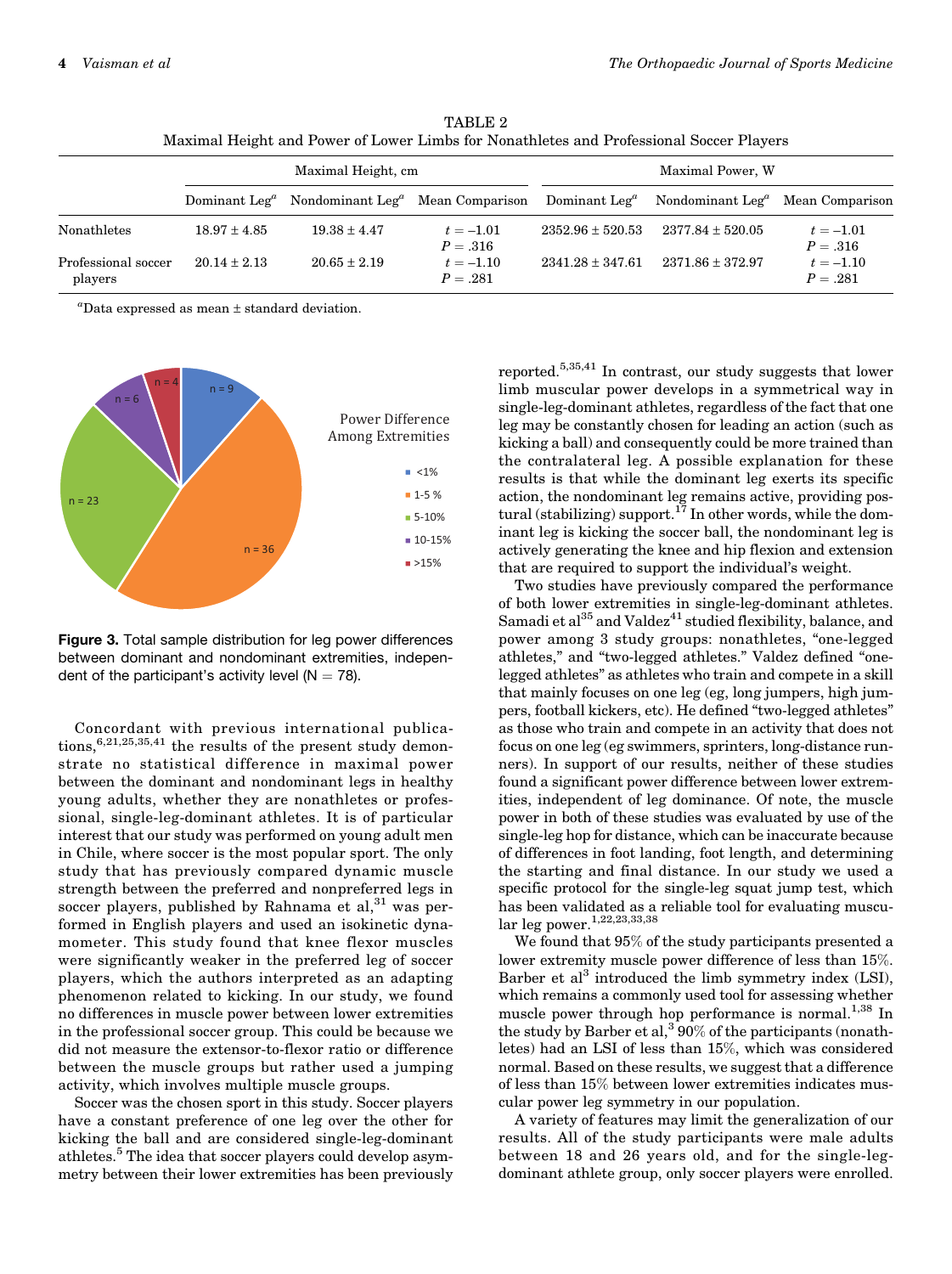Leg power starts to decrease when people approach the age of 40 years.<sup>14</sup> We chose a younger study group because muscular power development reaches its peak between 18 and 30 years of age, so theoretically we had the best chance to find asymmetries in this age range.<sup>34</sup> Moreover, in 10year-old soccer players, Capranica et al<sup>9</sup> did not find statistical difference for muscular power between the leg chosen for kicking and the contralateral leg, speculating that symmetry was found in this population due to a lack of muscular development.

It remains uncertain whether our results may be extrapolated to other cohorts such as females, different sports, or other single-leg-dominant activities. Regarding the female population, a study among ballet dancers showed no sexrelated differences in muscular leg power, evaluated through a single-leg vertical jump.<sup>43</sup> Future studies should focus on searching for muscular power differences in other types of sports and in older athletes.

In conclusion, in this study group, symmetry (defined as <15% of muscle power difference) was found among lower extremities, independent of the side-to-side dominance and the level of intensity of physical activity. Therefore, during the rehabilitation process for lower limb injuries, the healthy leg may serve as a viable preinjury model for achieving performance on the injured leg in single-legdominant professional soccer players.

#### **REFERENCES**

- 1. Almangoush A, Herrington L. Functional performance testing and patient reported outcomes following ACL reconstruction: a systematic scoping review. Int Sch Res Notices. 2014;2014:613034.
- 2. Augustsson J, Thomeé R, Karlsson J. Ability of a new hop test to determine functional deficits after anterior cruciate ligament reconstruction. Knee Surg Sports Traumatol Arthrosc. 2004;12(5):350-356.
- 3. Barber SD, Noyes FR, Mangine RE, McCloskey JW, Hartman W. Quantitative assessment of functional limitations in normal and anterior cruciate ligament-deficient knees. Clin Orthop Relat Res. 1990; 255:204-214.
- 4. Bean JF, Kielly DK, Herman S, et al. The relationship between leg power and physical performance in mobility-limited older people. J Am Geriatr Soc. 2002;50(3):461-467.
- 5. Bjelica D, Popović S, Petković J. Comparison of instep kicking between preferred and non-preferred leg in young football players. Montenegrin Journal of Sports Science and Medicine. 2013;1(1): 5-10.
- 6. Booher LD, Hench KM, Worrell TW, Stikeleather J. Reliability of three single-leg hop tests. J Sport Rehabil. 1993;2(3):165-170.
- 7. Bosco C, Luhtanen P, Komi PV, A simple method for measurement of mechanical power in jumping. Eur J Appl Physiol Occup Physiol. 1983;50(2):273-282.
- 8. Brown LE, Weir JP. ASEP procedures recommendation I: accurate assessment of muscular strength and power. J Exerc Physiol Online. 2001;4(3):1-21.
- 9. Capranica L, Cama G, Fanton F, Tessitore A, Fiqura F. Force and power of preferred and non-preferred leg in young soccer players. J Sports Med Phys Fitness. 1992;32(4):358-363.
- 10. Creighton DW, Shrier I, Shultz R, Meeuwisse WH, Matheson GO. Return-to-play in sport: a decision-based model. Clin J Sport Med. 2010;20(5):379-385.
- 11. Croisier JL, Forthomme B, Namurois MH, et al. Hamstring muscle strain recurrence and strength performance disorders. Am J Sports Med. 2002;30(2):199-203.
- 12. Dallas G, Kirialanis P, Mellos V. The acute effect of whole body vibration training on flexibility and explosive strength of young gymnasts. Biol Sport. 2014;31(3):233-237.
- 13. DiFiori JP, Benjamin HJ, Brenner J, et al. Overuse injuries and burnout in youth sports: a position statement from the American Medical Society for Sports Medicine. Clin J Sport Med. 2014;24(1): 3-20.
- 14. Edwén CE, Thorlund JB, Magnusson SP, et al. Stretch-shortening cycle muscle power in women and men aged 18-81 years: influence of age and gender. Scand J Med Sci Sports. 2013;24(4):717-726.
- 15. Fitzgerald GK, Axe MJ, Snyder-Mackler L. A decision-making scheme for returning patients to high-level activity with nonoperative treatment after anterior cruciate ligament rupture. Knee Surg Sports Traumatol Arthrosc. 2000;8(2):76-82.
- 16. Fuller CW, Ekstrand J, Junge A, et al. Consensus statement on injury definitions and data collection procedures in studies of football (soccer) injuries. Br J Sports Med. 2006;40(3):193-201.
- 17. Gabbard C, Hart S. A question of foot dominance. J Gen Psychol. 1996;123(4):289-296.
- 18. Gatta G, Leban B, Paderi M, Padulo J, Migliaccio GM, Pau M. The development of swimming power. Muscles Ligaments Tendons J. 2014;4(4):438-445.
- 19. Hawley JA, Williams MM, Vickovic MM, Handcock PJ. Muscle power predicts freestyle swimming performance. Br J Sports Med. 1992; 26(3):151-155.
- 20. Jafari M, Zolaktaf V, Marandi SM. Determination of the best pre-jump height for improvement of two-legged vertical jump. Int J Prev Med. 2013;4(1):104-109.
- 21. Jarvela T, Kannus P, Latvala K, Jarvinen M. Simple measurements in assessing muscle performance after an ACL reconstruction. Int J Sports Med. 2002;23(3):196-201.
- 22. Kockum B, Heijne AI. Hop performance and leg muscle power in athletes: reliability of a test battery. Phys Ther Sport. 2015;16(3): 222-227.
- 23. Kong DH, Yang SJ, Ha JK, Jang SH, Seo JG, Kim JG. Validation of functional performance tests after anterior cruciate ligament reconstruction. Knee Surg Relat Res. 2012;24(1):40-45.
- 24. Logerstedt D, Grindem H, Lynch A, et al. Single-legged hop tests as predictors of self-reported knee function after anterior cruciate ligament reconstruction: the Delaware-Oslo ACL cohort study. Am J Sports Med. 2012;40(10):2348-2356.
- 25. Mangine RE, Noyes FR, Mullen MP, Barber SD. A physiological profile of the elite soccer athlete. J Orthop Sports Phys Ther. 1990;12(4): 147-152.
- 26. McCurdy K, Langford G. Comparison of unilateral squat strength between the dominant and non-dominant leg in men and women. J Sports Sci Med. 2005;4(2):153-159.
- 27. Munro AG, Herrington LC. Between-session reliability of four hop tests and the agility T-test. J Strength Cond Res. 2011;25(5): 1470-1477.
- 28. National Strength and Conditioning Association. Dawe J, Roozen M, eds. Developing Agility and Quickness. Champaign, IL: Human Kinetics; 2012.
- 29. Orchard J, Best TM, Verrall GM. Return to play following muscle strains. Clin J Sport Med. 2005;15(6):436-441.
- 30. Ostojić SM. Physical and physiological characteristics of elite Serbian soccer players. Facta Universitatis Series: Physical Education and Sport. 2000;1(7):23-29.
- 31. Rahnama N, Lees A, Bambaecichi E. Comparison of muscle strength and flexibility between the preferred and non-preferred leg in English soccer players. Ergonomics. 2005;48(11-14):1568-1575.
- 32. Reilly T, Doran D. Fitness assessment. In: Reilly T, Williams AM, eds. Science and Soccer. 2nd ed. London: Routledge Taylor & Francis; 2003:21-46.
- 33. Rohman E, Steubs JT, Tompkins M. Changes in involved and uninvolved limb function during rehabilitation after anterior cruciate ligament reconstruction: implications for limb symmetry index measures. Am J Sports Med. 2015;43(6):1391-1398.